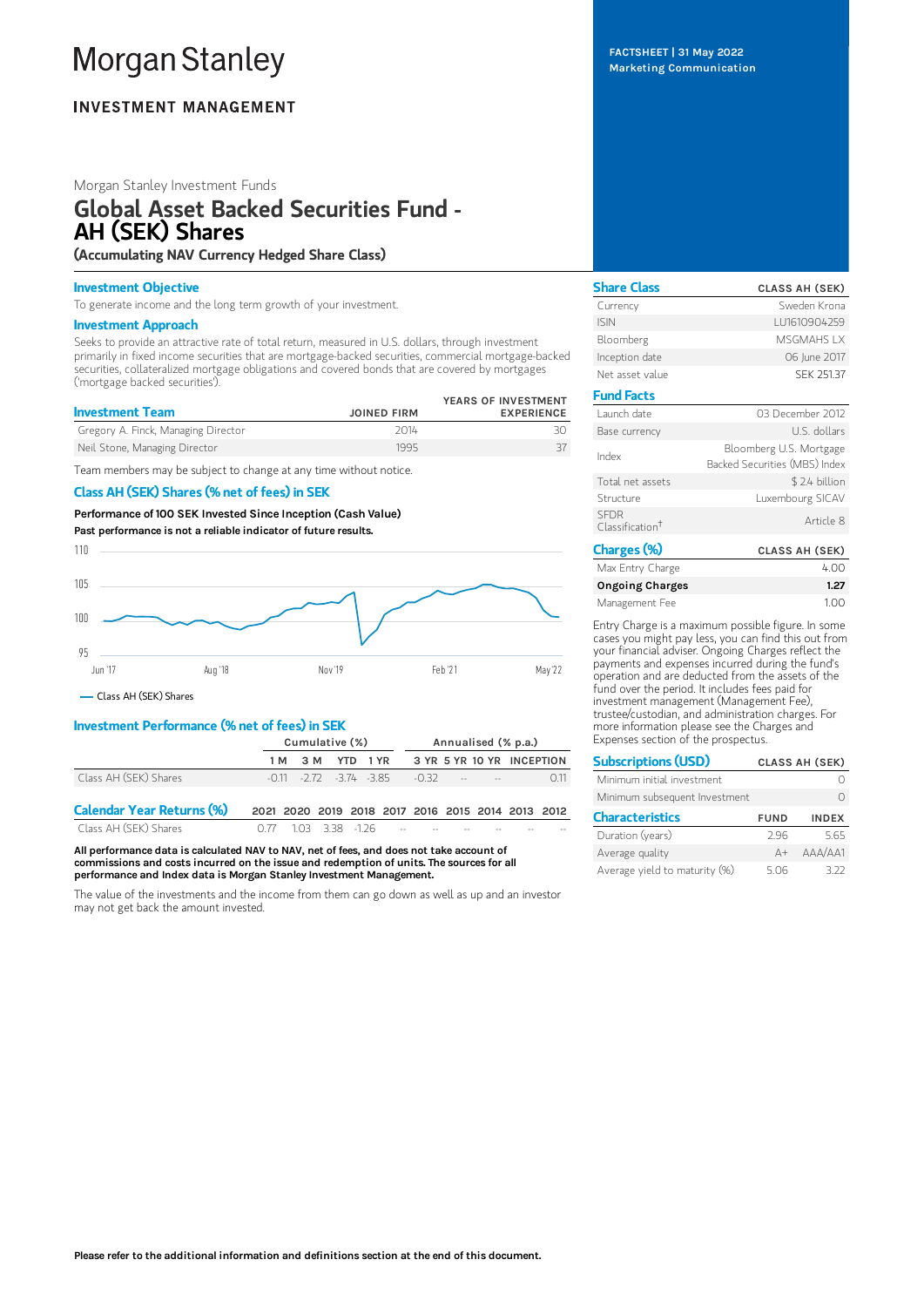## Sector Allocation (% of Total Net Assets)<sup>1,2</sup> FUND

|  | Covered                | 1.32  |
|--|------------------------|-------|
|  | Non-US RMBS            | 18.50 |
|  | US Agency Passthroughs | 21.78 |
|  | US Non-Agency RMBS     | 19.02 |
|  | US Non-Agency CMBS     | 7.93  |
|  | US ABS                 | 10.69 |
|  | Non-US ABS             | 5.39  |
|  | Non-US CMBS            | 7.25  |
|  | US Agency CMOs         | 2.96  |
|  | Cash / FX              | 5.16  |

| <b>Quality Distribution (% of Total Net Assets)</b> <sup>1,3</sup> |                | <b>FUND</b> |
|--------------------------------------------------------------------|----------------|-------------|
|                                                                    | AAA            | 47.97       |
|                                                                    | AA             | 10.63       |
|                                                                    | А              | 8.92        |
|                                                                    | <b>BBB</b>     | 6.49        |
|                                                                    | <b>BB</b>      | 3.44        |
|                                                                    | ιB             | 3.94        |
|                                                                    | $\bigcirc$ CCC | 1.73        |
|                                                                    | $\bullet$ CC   | 0.24        |
|                                                                    | D              | 0.13        |
|                                                                    | Not Rated      | 26.00       |
|                                                                    | Cash           | $-9.50$     |

## Top Countries (% of Total Net Assets)<sup>1</sup> FUND

|  | U.S.                  | 72.20   |
|--|-----------------------|---------|
|  | United Kingdom        | 13.00   |
|  | $\bullet$ Netherlands | 3.87    |
|  | Spain                 | 2.82    |
|  | Ireland               | 2.80    |
|  | Germany               | 2.75    |
|  | $\bullet$ Canada      | 2.52    |
|  | Australia             | 1.81    |
|  | $\bullet$ Italy       | 1.50    |
|  | Other                 | 6.23    |
|  | Cash                  | $-9.50$ |

<sup>†</sup> This Fund is classified as an Article 8 product under the Sustainable Finance Disclosure Regulation. Article 8 products are those which promote environmental or social characteristics and which integrate sustainability into the investment process in a binding manner. Before making any decision to invest in the fund mentioned herein, please refer to all the characteristics and objectives of the Fund noted in the current Prospectus and KIID at morganstanleyinvestmentfunds.com.

<sup>1</sup>May not sum to 100% due to rounding.

<sup>2</sup> For additional information regarding sector classification/definitions please visit www.msci.com/gics and the glossary at www.morganstanley.com/im. <sup>3</sup> Quality distribution data for securities is sourced from Fitch, Moody's and S&P. Where the credit ratings for individual securities differ between the three ratings agencies, the 'highest' rating is applied. The rating of credit default swaps is based on the 'highest' rating of the underlying reference bond. 'Cash' includes investments in short term instruments, including investments in Morgan Stanley liquidity funds.

#### Please refer to the Prospectus for full risk disclosures, available at www.morganstanleyinvestmentfunds.com. All data as of 31.05.2022 and subject to change daily.

This is a marketing communication. Applications for shares in the Fund should not be made without first consulting the current Prospectus and the Key Investor Information Document ("KIID"), which are available in English and in the official language of your local jurisdiction at

leyinvestmentfunds.com or free of charge from the Registered Office of Morgan Stanley Investment Funds, European Bank and Business Centre, 6B route de Trèves, L-2633 Senningerberg, R.C.S. Luxemburg B 29 192. A summary of investor rights is available in English at the same website. If the management company of the relevant Fund decides to terminate its arrangement for marketing that Fund in any EEA country where it is registered for sale, it will do so in accordance with the relevant UCITS rules.

## Share Class AH (SEK) Risk and Reward Profile

| Lower Risk |                                  |  |  | <b>Higher Risk</b>                |
|------------|----------------------------------|--|--|-----------------------------------|
|            |                                  |  |  |                                   |
|            | <b>Potentially Lower Rewards</b> |  |  | <b>Potentially Higher Rewards</b> |

The risk and reward category shown is based on historic data.

Historic figures are only a guide and may not be a reliable indicator of what may happen in the future.

- As such this category may change in the future.
- The higher the category, the greater the potential reward, but also the greater the risk of losing the investment. Category 1 does not indicate a risk free investment.
- The fund is in this category because it invests in fixed income securities and the fund's simulated and/or realised return has experienced medium rises and falls historically.
- The fund may be impacted by movements in the exchange rates between the fund's currency and the currencies of the fund's investments.

This rating does not take into account other risk factors which should be considered before investing, these include:

- The value of bonds are likely to decrease if interest rates rise and vice versa. The value of financial derivative instruments are highly sensitive and may
- result in losses in excess of the amount invested by the Sub-Fund. Issuers may not be able to repay their debts, if this happens the value of
- your investment will decrease. This risk is higher where the fund invests in a bond with a lower credit rating.
- The fund relies on other parties to fulfill certain services, investments or transactions. If these parties become insolvent, it may expose the fund to financial loss.
- Sustainability factors can pose risks to investments, for example: impact asset values, increased operational costs.
- There may be an insufficient number of buyers or sellers which may affect the funds ability to buy or sell securities.
- There are increased risks of investing in emerging markets as political, legal and operational systems may be less developed than in developed markets.
- In order to achieve the currency hedging, this share class relies on other parties to fulfil certain contractual obligations, as these parties may fail to do so there is a higher risk to your investment.
- Past performance is not a reliable indicator of future results. Returns may increase or decrease as a result of currency fluctuations. The value of investments and the income from them can go down as well as up and investors may lose all or a substantial portion of his or her investment.
- The value of the investments and the income from them will vary and there
- can be no assurance that the Fund will achieve its investment objectives. Investments may be in a variety of currencies and therefore changes in rates of exchange between currencies may cause the value of investments to decrease or increase. Furthermore, the value of investments may be adversely affected by fluctuations in exchange rates between the investor's reference currency and the base currency of the investments.

## Additional A Share Classes

|           | <b>CURRENCY</b> | <b>LAUNCH</b> | <b>ISIN</b>   | <b>BLOOMBERG</b>   |
|-----------|-----------------|---------------|---------------|--------------------|
|           | LISD            | 03.12.2012    | LU0858068074  | <b>MSGMSCAIX</b>   |
| A (EUR)   | <b>FUR</b>      | 29.04.2022    | LU2473713894  | MOABSAE LX         |
| AH (EUR)  | <b>FUR</b>      | 03.12.2012    | LU0858068660  | <b>MSGMSAH I X</b> |
| AH (GBP)  | GBP             | 26.06.2017    | LU1628790146  | MSGMAHG I X        |
| AHR (EUR) | FUR <sup></sup> | 04 05 2018    | I U0857970346 | MSGMAHR I X        |
| AHX (EUR) | <b>FUR</b>      | 04.05.2018    | LU0858068744  | <b>MSGMAHX IX</b>  |
| AR        | LISD            | 1110 2017     | LU0960658093  | MSGMSAR I X        |

### **DEFINITIONS**

Average quality – average credit quality gives a snapshot of the portfolio's overall credit quality. It is an average of each security's credit rating, adjusted for its relative weighting in the portfolio. Average vield to maturity measures the annual return on interest-bearing securities. In this it is assumed that they will be held to maturity. This metric includes both the coupon payments received during the term of the security and the<br>repayment of the capital on maturity. **BIoomberg** stands for 'Bloomberg Global Identifier (BBGID)'. This is a unique 12 digit alphanumerical code designed to enable the identification of securities, such as the Morgan Stanley Investment Funds sub-funds at share class level, on a Bloomberg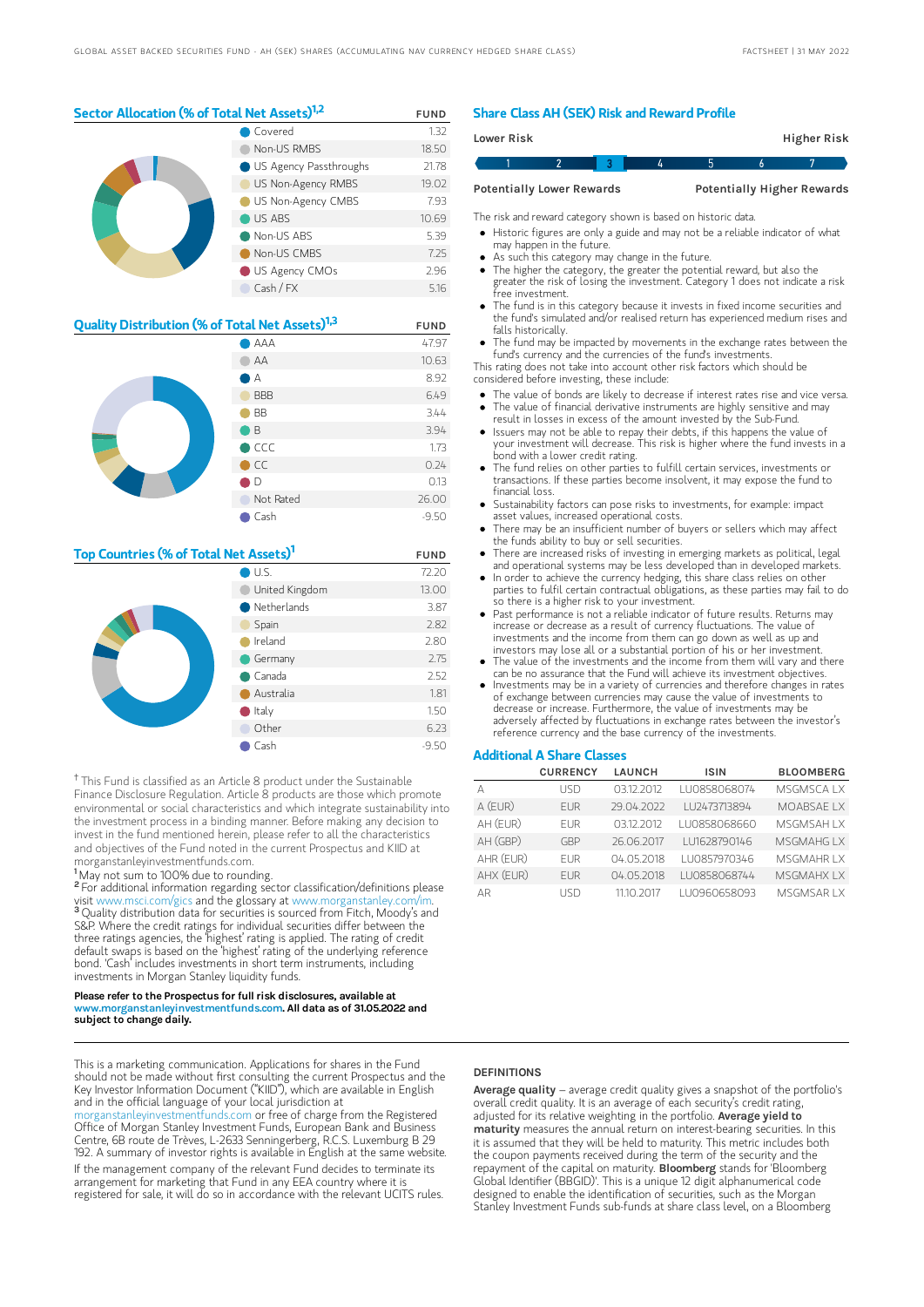Terminal. The Bloomberg Terminal, a system provided by Bloomberg L.P., enables analysts to access and analyse real-time financial market data. Each Bloomberg code starts with the same BBG prefix, followed by nine further characters that we list here in this guide for each share class of each fund. Cash & Equivalents are defined as the value of assets that can be converted into cash immediately. These include commercial paper, open FX transactions, Treasury bills and other short-term instruments. Such instruments are considered cash equivalents because they are deemed liquid and not subject to significant risk of changes in values. Duration is a measure of the sensitivity of the price (the value of principal) of a fixedincome investment to a change in interest rates. Duration is expressed as a number of years. Rising interest rates mean falling bond prices, while declining interest rates mean rising bond prices. ISIN is the international securities identification number (ISIN), a 12 digit code consisting of numbers and letters that distinctly identifies securities. NAV is the Net Asset Value per share of the Fund (NAV), which represents the value of the assets of a fund less its liabilities.

#### INDEX INFORMATION

The Bloomberg U.S. Mortgage Backed Securities (MBS) Index: tracks agency mortgage backed pass-through securities (both fixed-rate and hybrid ARM) guaranteed by Ginnie Mae (GNMA), Fannie Mae (FNMA), and Freddie Mac (FHLMC). The index is constructed by grouping individual TBAdeliverable MBS pools into aggregates or generics based on program, coupon and vintage. The index is unmanaged and does not include any expenses, fees or sales charges. It is not possible to invest directly in an index.

"Bloomberg®" and the Bloomberg Index/Indices used are service marks of Bloomberg Finance L.P. and its affiliates, and have been licensed for use for certain purposes by Morgan Stanley Investment Management (MSIM). Bloomberg is not affiliated with MSIM, does not approve, endorse, review, or recommend any product, and. does not guarantee the timeliness, accurateness, or completeness of any data or information relating to any product.

#### **DISTRIBUTION**

This communication is only intended for and will only be distributed to persons resident in jurisdictions where such distribution or availability would not be contrary to local laws or regulations. In particular, the Shares are not for distribution to US persons.

Ireland: MSIM Fund Management (Ireland) Limited. Registered Office: The Observatory, 7-11 Sir John Rogerson's Quay, Dublin 2, D02 VC42, Ireland. Registered in Ireland as a private company limited by shares under company number 616661. MSIM Fund Management (Ireland) Limited is regulated by the Central Bank of Ireland. United Kingdom: Morgan Stanley Investment Management Limited is authorised and regulated by the Financial Conduct Authority. Registered in England. Registered No. 1981121. Registered Office: 25 Cabot Square, Canary Wharf, London E14 4QA, authorised and regulated by the Financial Conduct Authority. Dubai: Morgan Stanley Investment Management Limited (Representative Office, Unit Precinct 3-7th Floor-Unit 701 and 702, Level 7, Gate Precinct Building 3, Dubai International Financial Centre, Dubai, 506501, United Arab Emirates. Telephone: +97 (0)14 709 7158). Italy: MSIM Fund Management (Ireland)Limited, Milan Branch (Sede Secondaria di Milano) is a branch of MSIM Fund Management (Ireland) Limited, a company registered in Ireland, regulated by the Central Bank of Ireland and whose registered office is at The Observatory, 7-11 Sir John Rogerson's Quay, Dublin 2, D02 VC42, Ireland. MSIM Fund Management (Ireland) Limited Milan Branch (Sede Secondaria di Milano) with seat in Palazzo Serbelloni Corso Venezia, 16 20121 Milano, Italy, is registered in Italy with company number and VAT<br>number 11488280964. **The Netherlands:** MSIM Fund Management (Ireland) Limited, Rembrandt Tower, 11th Floor Amstelplein 1 1096HA, Netherlands. Telephone: 31 2-0462-1300. Morgan Stanley Investment Management is a branch office of MSIM Fund Management (Ireland) Limited. MSIM Fund Management (Ireland) Limited is regulated by the<br>Central Bank of Ireland. **France:** MSIM Fund Management (Ireland) Limited, Paris Branch is a branch of MSIM Fund Management (Ireland) Limited, a company registered in Ireland, regulated by the Central Bank of Ireland and whose registered office is at The Observatory, 7-11 Sir John Rogerson's Quay, Dublin 2, D02 VC42, Ireland. MSIM Fund Management (Ireland) Limited Paris Branch with seat at 61 rue de Monceau 75008 Paris, France, is registered in France with company number 890 071 863 RCS. Spain: MSIM Fund Management (Ireland) Limited, Sucursal en España is a branch of MSIM Fund Management (Ireland) Limited, a company registered in Ireland, regulated by the Central Bank of Ireland and whose registered office is at The Observatory, 7-11 Sir John Rogerson's Quay, Dublin 2, D02 VC42, Ireland. MSIM Fund Management (Ireland) Limited, Sucursal en España with seat in Calle Serrano 55, 28006, Madrid, Spain, is registered in Spain with tax identification number W0058820B. Switzerland: Morgan Stanley & Co. International plc, London, Zurich Branch Authorised and regulated by the Eidgenössische Finanzmarktaufsicht ("FINMA"). Registered with the Register of Commerce Zurich CHE-115.415.770. Registered Office:

Beethovenstrasse 33, 8002 Zurich, Switzerland, Telephone +41 (0) 44 588 1000. Facsimile Fax: +41(0) 44 588 1074.

Australia: This publication is disseminated in Australia by Morgan Stanley Investment Management (Australia) Pty Limited ACN: 122040037, AFSL No. 314182, which accepts responsibility for its contents. This publication, and any access to it, is intended only for "wholesale clients" within the meaning of the Australian Corporations Act. Hong Kong: This document has been issued by Morgan Stanley Asia Limited for use in Hong Kong and shall only be made available to "professional investors" as defined under the Securities and Futures Ordinance of Hong Kong (Cap 571). The contents of this document have not been reviewed nor approved by any regulatory authority including the Securities and Futures Commission in Hong Kong. Accordingly, save where an exemption is available under the relevant law, this document shall not be issued, circulated, distributed, directed at, or made available to, the public in Hong Kong. Singapore: This publication should not be considered to be the subject of an invitation for subscription or purchase, whether directly or indirectly, to the public or any member of the public in Singapore other than (i) to an institutional investor under section 304 of the Securities and Futures Act, Chapter 289 of Singapore ("SFA"), (ii) to a "relevant person" (which includes an accredited investor) pursuant to section 305 of the SFA, and such distribution is in accordance with the conditions specified in section 305 of the SFA; or (iii) otherwise pursuant to, and in accordance with the conditions of, any other applicable provision of the SFA. In particular, for investment funds that are not authorized or recognized by the MAS, units in such funds are not allowed to be offered to the retail public; any written material issued to persons as aforementioned in connection with an offer is not a prospectus as defined in the SFA and, accordingly, statutory liability under the SFA in relation to the content of prospectuses does not apply, and investors should consider carefully whether the investment is suitable for them. This publication has not been reviewed by the Monetary Authority of Singapore.

Chile: Neither the Fund nor the interests in the Fund are registered in the Registry of Offshore Securities (el Registro de Valores Extranjeros) or subject to the supervision of the Commission for the Financial Market (la Comisión para el Mercado Financiero). This document and other offering materials relating to the offer of the interests in the Fund do not constitute a public offer of, or an invitation to subscribe for or purchase, the Fund interests in the Republic of Chile, other than to individually identified purchasers pursuant to a private offering within the meaning of Article 4 of the Chilean Securities Act (la Ley del Mercado de Valores) (an offer that is not "addressed to the public at large or to a certain sector or specific group of the public").

Peru: The interests in the Fund have not been and will not be registered in Peru under Decreto Legislativo 862: Ley de Fondos de Inversión y sus Sociedades Administradoras or under Decreto Legislativo 861: Ley del Mercado de Valores (the "Securities Market Law"), and are being offered to institutional investors only (as defined in article 8 of the Securities Market Law) pursuant to a private placement, according to article 5 of the Securities Market Law. The interests in the Fund have not been registered in the securities market public registry (Registro Público del Mercado de Valores) maintained by, and the offering of the Fund interests in Peru is not subject to the supervision of, the Superintendencia del Mercado de Valores. Any transfers of the Fund interests shall be subject to the limitations contained in the Securities Market Law and the regulations issued thereunder.

#### IMPORTANT INFORMATION

EMEA: This marketing communication has been issued by MSIM Fund Management (Ireland) Limited. MSIM Fund Management (Ireland) Limited is regulated by the Central Bank of Ireland. MSIM Fund Management (Ireland) Limited is incorporated in Ireland as a private company limited by shares with company registration number 616661 and has its registered address at The Observatory, 7-11 Sir John Rogerson's Quay, Dublin 2, D02 VC42, Ireland.

This document contains information relating to the sub-fund ("Fund") of Morgan Stanley Investment Funds, a Luxembourg domiciled Société d'Investissement à Capital Variable. Morgan Stanley Investment Funds (the "Company") is registered in the Grand Duchy of Luxembourg as an undertaking for collective investment pursuant to Part 1 of the Law of 17th December 2010, as amended. The Company is an Undertaking for Collective Investment in Transferable Securities ("UCITS").

Applications for shares in the Fund should not be made without first consulting the current Prospectus, Key Investor Information Document ("KIID"), Annual Report and Semi-Annual Report ("Offering Documents"), or other documents available in your local jurisdiction which is available free of charge from the Registered Office: European Bank and Business Centre, 6B route de Trèves, L-2633 Senningerberg, R.C.S. Luxemburg B 29 192. In addition, all Italian investors should refer to the 'Extended Application Form', and all Hong Kong investors should refer to the 'Additional Information for Hong Kong Investors' section, outlined within the Prospectus. Copies of the Prospectus, KIID, the Articles of Incorporation and